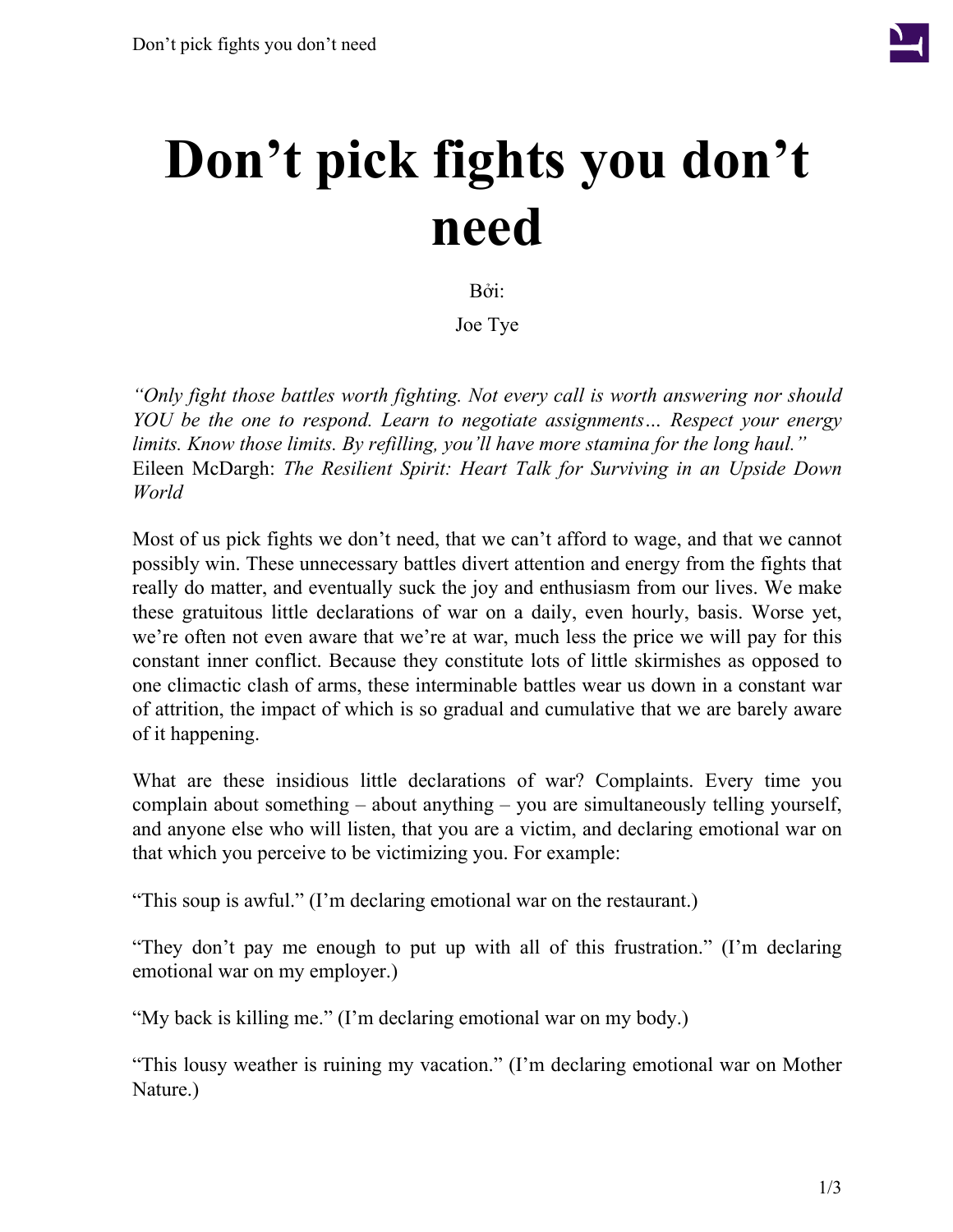It's still hotly debated whether or not war is the natural state of humankind, but there is no doubt that complaining is the natural state of many humans. As Mihaly Csikszentmihalyi points out in his book *The Evolving Self*, for a variety of evolutionary reasons the human mind gravitates towards negative, frightening, and depressing thoughts. In the absence of anything legitimate on which to focus that negativity, such as a rapidly approaching saber-toothed tiger, we tend to complain about whatever is at hand, unaware of the terrible price we pay for it.

Most of these little declarations of war are unnecessary and unwarranted. As Eric Hoffer wrote in *The True Believer*, the people who complain most vociferously are those who already have a great deal and want even more, not those who have nothing and want something. Not only is it unwarranted, it can be downright dangerous since, as Maya Angelou points out, whining alerts bullies that there is a victim in the vicinity. Complaining is the most visible outward symptom of the downward Victim Spiral, which begins with:

*Learned Helplessness:* "If I could actually do something about his, do you think I'd be complaining about it?"

Once complaining has sufficiently conditioned us to feel helpless, we spiral down into:

*Blame Game:* "This isn't my fault and I can't do anything about it, so someone else must be to blame."

In the process of pointing fingers at the culprit (including the ubiquitous anonymous "they") we hit bottom at:

*Victim Syndrome:* "Since I can't do anything about this, and somebody else is to blame for it, that makes me a victim."

Complaining and its conversational companion commiserating (co-miserate: to be miserable together) are the emotional equivalent of trench warfare: they make life a dreary slog through the mud of no-man's land while being shot at by unseen adversaries. We've all had the experience of sailing along in good spirits and then having some pickle-sucker come along bitching and moaning about whatever ache happens to be in their belly at the moment, sucking the wind right out of our sails – the emotional equivalent of a trench raid.

In her book *Everyday Zen*, Charlotte Joko Beck writes, "We love our drama. We like to complain and agonize and moan." Yes, indeed, we cling to our messy, miserable little dramas the way Brer Rabbit stuck to the tar baby. It's easier to complain about a problem than it is to fix the problem; it's comforting to complain and have someone else share the misery (commiserate) with us.